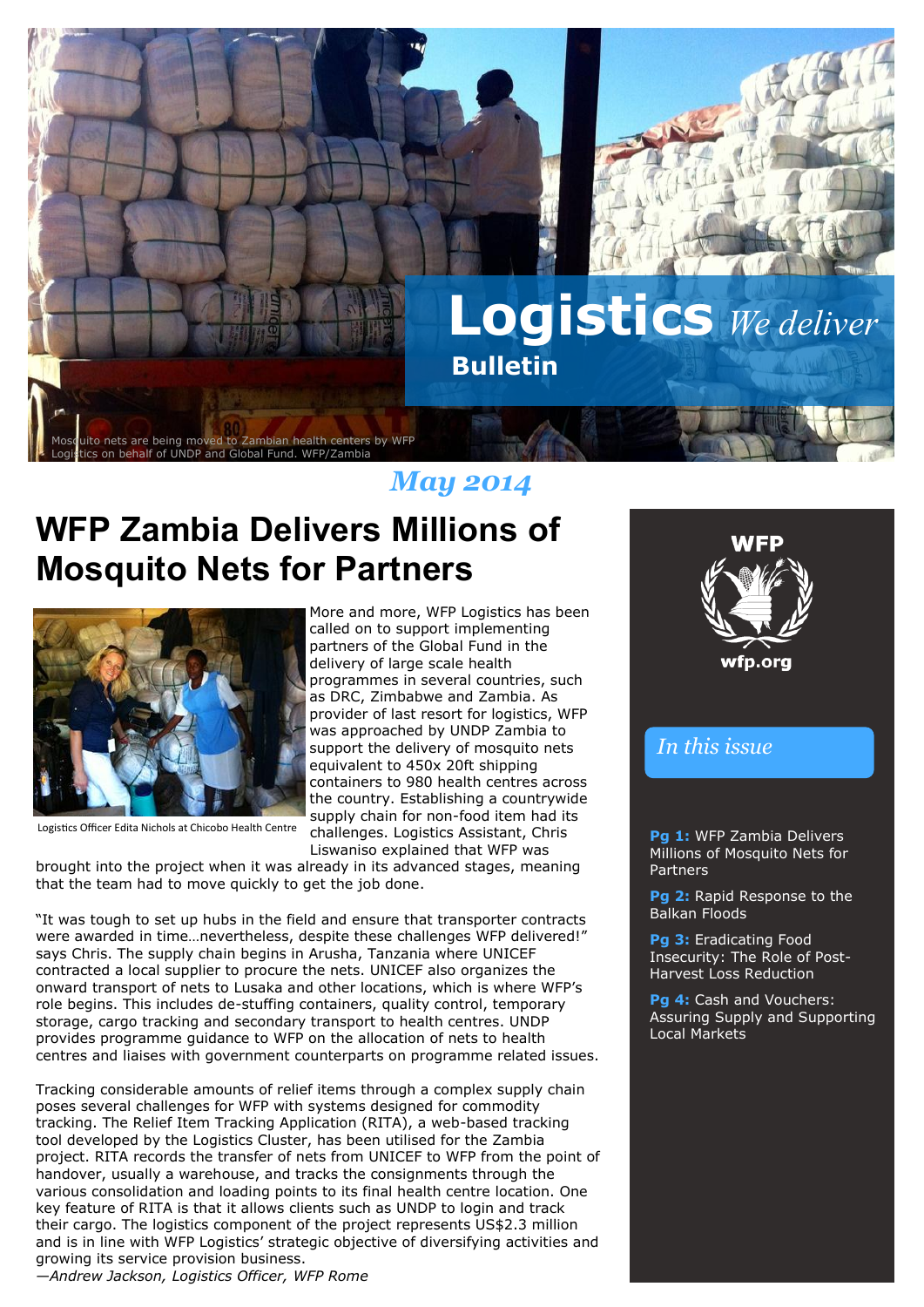

## **Rapid Response to the Balkan Floods**

WFP Logistics staff from various countries sprang into action to assist some 600,000 affected by recent large scale flooding across the Balkans region in Serbia and Bosnia and Herzegovina. Damage to infrastructure combined with the ability to quickly access operational equipment such as boats and water pumps were among the key logistics challenges faced in the aftermath of what has been called the worst flooding the region has seen in over a century.



WFP Aviation staff provided essential air charter support to ensure relief was transported as quickly as possible. Within 24 hours of receiving a request for support, a chartered plane departed from UNHRD's Brindisi depot loaded with relief items from Italy and Norway. Within 48 hours, two other charter planes had left Brindisi, carrying WFP equipment, the first UN assistance to reach the affected areas. Over the next two weeks, UNHRD depots in Brindisi and Dubai dispatched 187mt (approx. US\$1.6 million) of emergency supplies on behalf of seven humanitarian partners, including Irish Aid, KOICA, UNDP, WHO, WFP, Cooperazione Italiana and Norway (supported by OCHA).



Logistics Officer Nenad Grkovic deployed to Serbia from WFP Sudan to assist the UNDAC team as a logistics expert, supporting with infrastructure assessments and providing recommendations on increasing logistics capacity. Pictured above, he stands in front of a sinking house. In Bosnia, Logistics Officer Dragica Pajevic-Alp organized and led a rapid logistics assessment, and coordinated the receipt and delivery of WFP's emergency

food assistance. She can be seen in the photo to the left standing with WFP Programme Officer Darko Petrovic in front of a truckload of WFP High Energy Biscuits. In just four days, Nenad and Dragica travelled to and assessed 43 destinations in Bosnia, averaging 12-15 hours/per day on the road!

Before departing Serbia, the UN teams received a letter of gratitude from Tomislav Nikolic, President of the Republic of Serbia. Below is an excerpt:

*"On behalf of the people of the Republic of Serbia, I extend to you the most sincere gratitude for the selfless, timely, humanitarian and professional assistance that the United Nations has provided to my country. Thank you from the bottom of my heart for your humanity and solidarity, assistance in personnel and equipment, without which the count of victims would be much higher, and the human existence after the rescue would be called into question."*

*New! 2013 Logistics Factsheet: Key Facts and Figures*



Download the English version **[here](http://www.wfp.org/content/2013-wfp-logistics)**, Spanish **[here](http://docustore.wfp.org/stellent/groups/public/documents/webcontent/wfp265603.pdf)**, and French **[here.](http://docustore.wfp.org/stellent/groups/public/documents/webcontent/wfp265604.pdf)** 

For the Arabic version, please check **[here](http://www.wfp.org/content/2013-wfp-logistics)** within the coming week.

> *Now Published: 2013 Annual Reviews for WFP Aviation and UNHRD*



**[Click here](https://www.wfp.org/content/wfp-aviation-2013)** to download WFP Aviation in 2013



**[Click here](http://www.unhrd.org/docs/UNHRD_2013_Year_in_Review.pdf)** to download UNHRD's 2013 Year in Review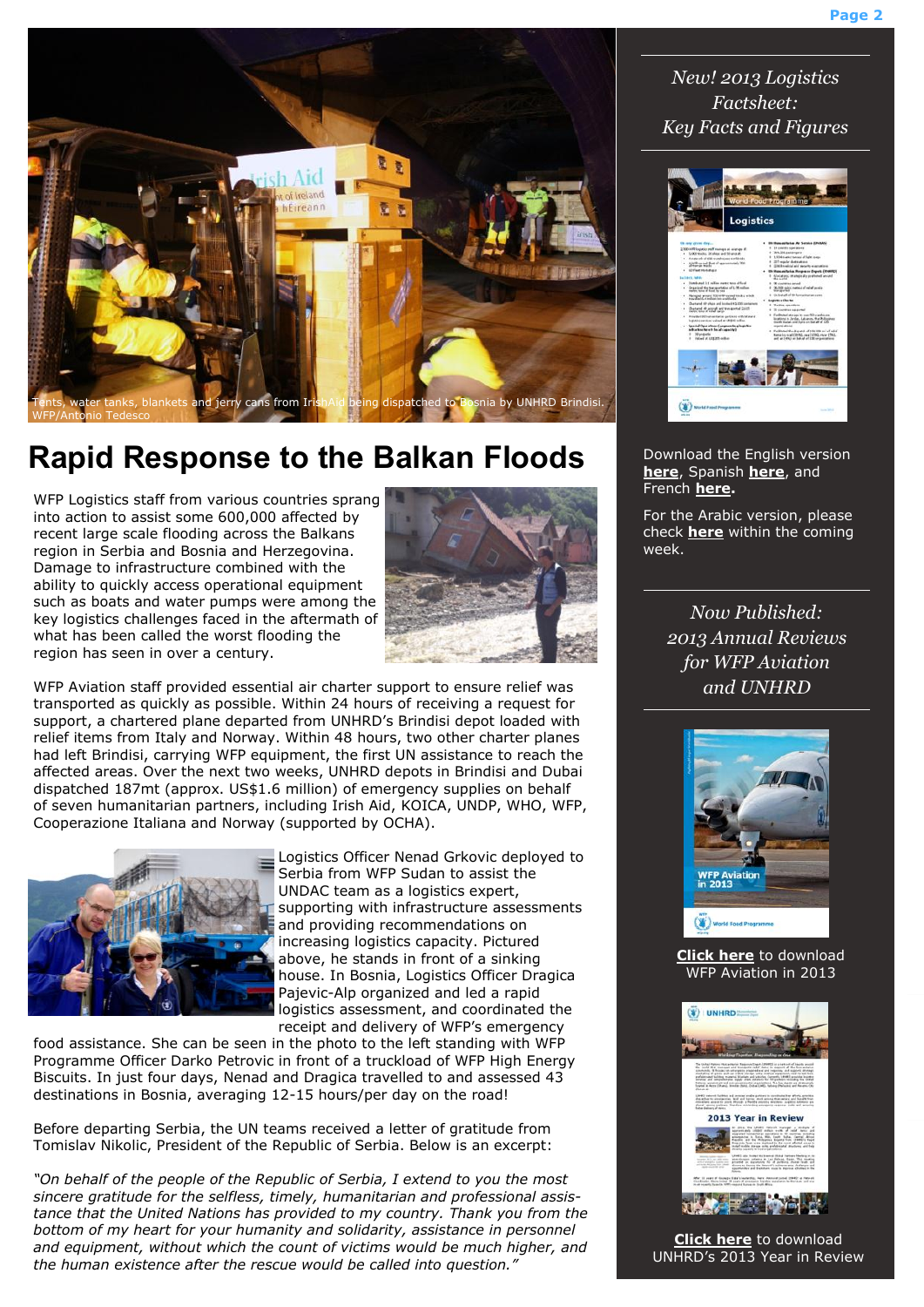

Smallholder farmers in Uganda reap the benefits of new storage trainings and technology. WFP/Simon Costa

### **Eradicating Food Insecurity: The Role of Post-Harvest Loss Reduction**

Ask Simon Costa, the Project Manager for a new WFP Special Operation aimed at reducing post-harvest losses in Uganda and Burkina Faso. With the right tools and donor support, he's confident we can eradicate food insecurity in our lifetimes.

Undoubtedly, this is a big statement–and one that brings about different sentiments depending on who you talk to: hope, scepticism, determination. Simon is optimistic and committed. He's been to a number of countries where WFP operates, and has been struck by the debilitating effects post-harvest losses are having on smallholder farming families across Africa. Inadequate storage and poor farming techniques are largely to blame for global harvest losses that amount to at least 20-30% every year.

So when Simon had the chance to work on a grassroots level WFP 'action trial' in August 2013, aimed at teaching tried and true farming practices and testing improved storage technology with some 400 farmers, he jumped at the opportunity. The results were stellar to say the least: all participating farmers achieved between a 98-100% reduction in food losses when comparing the results of old and new storage technologies over a three-month period.

Since then, news of these results gained traction around WFP, bringing some strong support along the way: from the deep field all the way up to Headquarters in Rome. If we could only scale-up, Simon explained, we could change the lives of many more smallholder farmers. The potential was soon to be realised, and efforts made by teams in Logistics and Purchase for Progress started to bear fruits in early 2014 when a project providing for a large scale-up was approved by WFP's Executive Director.

In March 2014, a 14-month Special Operation was launched. The ultimate goal: to eradicate food insecurity amongst participating farmers. To reach it, WFP and local farming organizations have teamed up to provide trainings in improved farming practices, and most importantly, will give metal storage silos to 41,000 farming families across Uganda and Burkina Faso. Three months down the road from the launch, the future is bright, but funding is urgently needed. With enough support, positive change will come.

Last but not least, did we mention that Simon has already dedicated over two years of his time for free to this project? That's how passionate he feels about reducing post-harvest food losses. As the former CEO of a global logistics and agricultural organisation, he has brought extensive private sector expertise and great energy to this critical initiative.

*—Leighla Bowers, Logistics Communications Officer, WFP Rome*

*Grassroots-driven Impact: Farmers in Burkina Faso and Uganda benefit from WFP's Post-Harvest Loss Project*



A farmer in Uganda happily shows off her harvest after 90 days in the new storage units. WFP/Simon Costa

To find out more details about the project, below are a few useful documents:

#### **Final report, action research trials**:

[Reducing Food Losses in Sub](http://documents.wfp.org/stellent/groups/public/documents/special_initiatives/WFP265205.pdf) [-Saharan Africa](http://documents.wfp.org/stellent/groups/public/documents/special_initiatives/WFP265205.pdf)

### **Project Document:**

[Logistics Capacity Develop](http://www.wfp.org/content/logistics-capacity-development-post-harvest-food-loss-reduction-sub-saharan-africa-through-i)[ment: Post-Harvest Food](http://www.wfp.org/content/logistics-capacity-development-post-harvest-food-loss-reduction-sub-saharan-africa-through-i)  [Loss Reduction in Sub-](http://www.wfp.org/content/logistics-capacity-development-post-harvest-food-loss-reduction-sub-saharan-africa-through-i)[Saharan Africa through Im](http://www.wfp.org/content/logistics-capacity-development-post-harvest-food-loss-reduction-sub-saharan-africa-through-i)[proved Storage and Han](http://www.wfp.org/content/logistics-capacity-development-post-harvest-food-loss-reduction-sub-saharan-africa-through-i)[dling at the Start of the Sup](http://www.wfp.org/content/logistics-capacity-development-post-harvest-food-loss-reduction-sub-saharan-africa-through-i)[ply Chain](http://www.wfp.org/content/logistics-capacity-development-post-harvest-food-loss-reduction-sub-saharan-africa-through-i)

#### **Project Brochure:**

[Reducing Post-Harvest Loss](http://docustore.wfp.org/stellent/groups/public/documents/webcontent/wfp265373.pdf)[es: Changing Lives, Chang](http://docustore.wfp.org/stellent/groups/public/documents/webcontent/wfp265373.pdf)[ing Communities](http://docustore.wfp.org/stellent/groups/public/documents/webcontent/wfp265373.pdf) **Article:** [WFP Scaling Up](http://www.wfp.org/purchase-progress/news/blog/wfp-scaling-successful-post-harvest-programme-smallholder-farmers)  [Successful Post-Harvest Loss](http://www.wfp.org/purchase-progress/news/blog/wfp-scaling-successful-post-harvest-programme-smallholder-farmers)  [Programme for Smallholder](http://www.wfp.org/purchase-progress/news/blog/wfp-scaling-successful-post-harvest-programme-smallholder-farmers)  [Farmers](http://www.wfp.org/purchase-progress/news/blog/wfp-scaling-successful-post-harvest-programme-smallholder-farmers)

For more information about the project, please contact us at:

**WFP.Logistics@wfp.org**